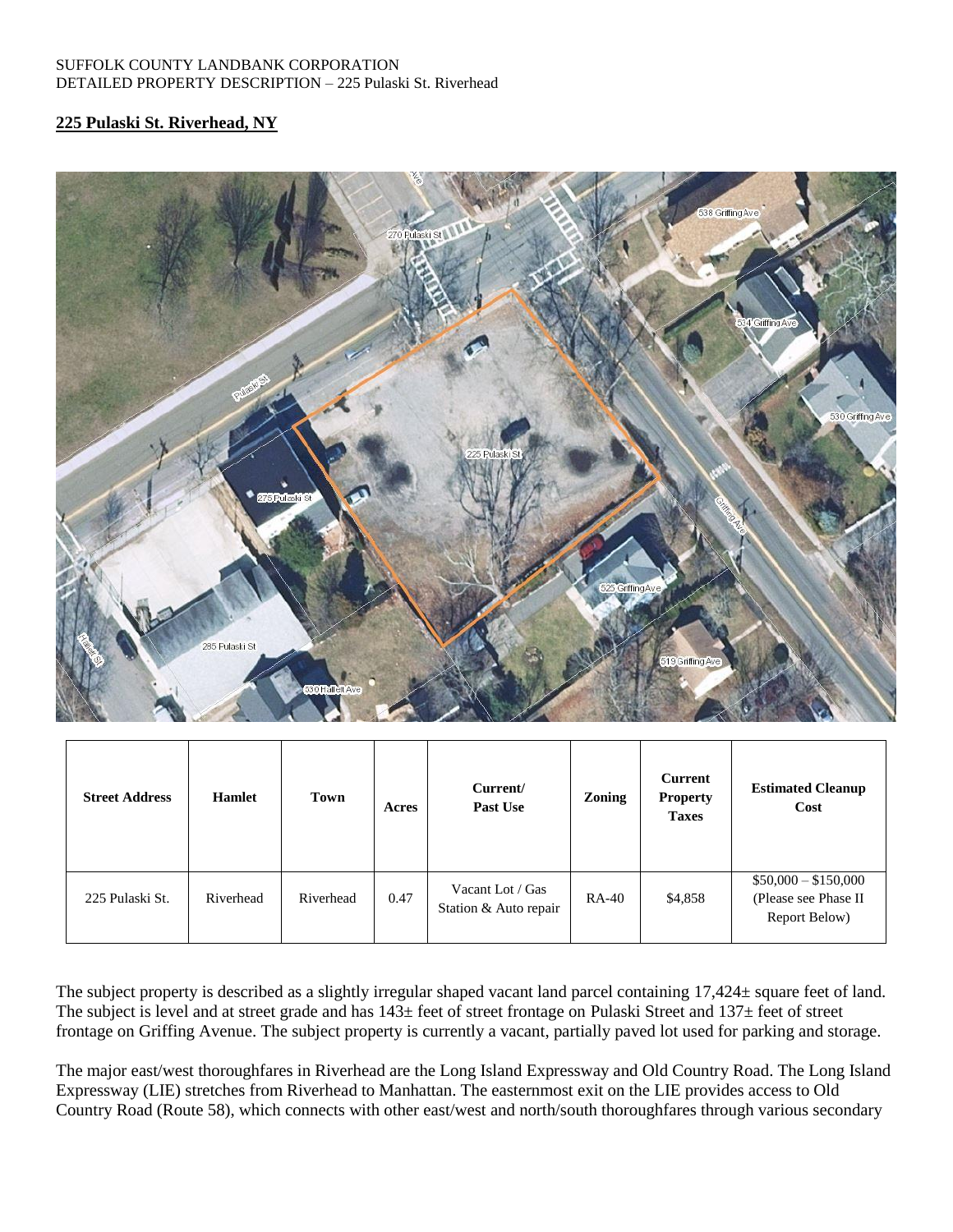#### SUFFOLK COUNTY LANDBANK CORPORATION DETAILED PROPERTY DESCRIPTION – 225 Pulaski St. Riverhead

outlets. The Long Island Rail Road provides freight and passenger service to Riverhead along the Greenport line. Five Suffolk transit bus routes provide service to most points east and west.

A limited Phase I Environmental Site Assessment ("ESA") was performed on behalf of the SCLBC and the County in 2016, followed by a limited Phase II ESA in 2019. Links to the downloadable reports are below.

# [Phase I ESA](https://www.dropbox.com/s/ddi900ulxy01lyk/Phase%201%20ESA%20225%20Pulaki%20Street%20Riverhead.pdf?dl=0) [Phase II ESA](https://www.dropbox.com/s/24ff8mffzasdjjb/Phase%20II%20ESA%20-%20225%20Pulaski%20Street%2C%20Riverhead%20-%20January%202019.pdf?dl=0)

**Note:** The SCLBC does not make any representation regarding the presence or absence of hazardous materials or any other environmental conditions that may impact the value of the site, environmental liability or any future development thereon.

## **Zoning and Reuse Opportunities**

The subject property is located in the Residential RA-40 zoning district, as regulated by the Town of Riverhead. The subject property is an under-sized lot, based on current zoning. Discussions with representatives at the Town zoning and building department indicate that the subject property could potentially be improved with one residential single-family home, subject to variance approval. In addition, although not permitted in the RA-40 zone as of right, representatives at the Town zoning and building department indicate that a mixed-use commercial office building, via a variance, could also possible be approved for development based on its location and current use classification as a commercial (parking) lot. However, a variance would be required for either residential or mixed-use use development, as the site does not conform to either zoning regulations. Therefore, approval for any development would be required. We recognize that issues involving compliance are complex and require the special ability, knowledge and training of professionals familiar with the appropriate regulations. Therefore, the determination of zoning compliance can be determined only by an engineer or architect

**Note: The SCLBC makes no representations or warranties concerning current or future zoning or the ability of the selected proposer to obtain variances or change of zone.**

## **Utilities and Access**

*Electric* 

Electric connection is available at the site and is provided by PSEG-LI. The condition of the electrical system on-site is unknown

## *Heating*

Natural gas service is available in proximity to this location and is provided by National Grid. Conditions of the onsite HVAC systems are unknown.

## *Water*

Public water in the area is provided by the Suffolk County Water Authority. Conditions of the plumbing system are unknown.

*Sewage/Sanitary* Sewer connection is available